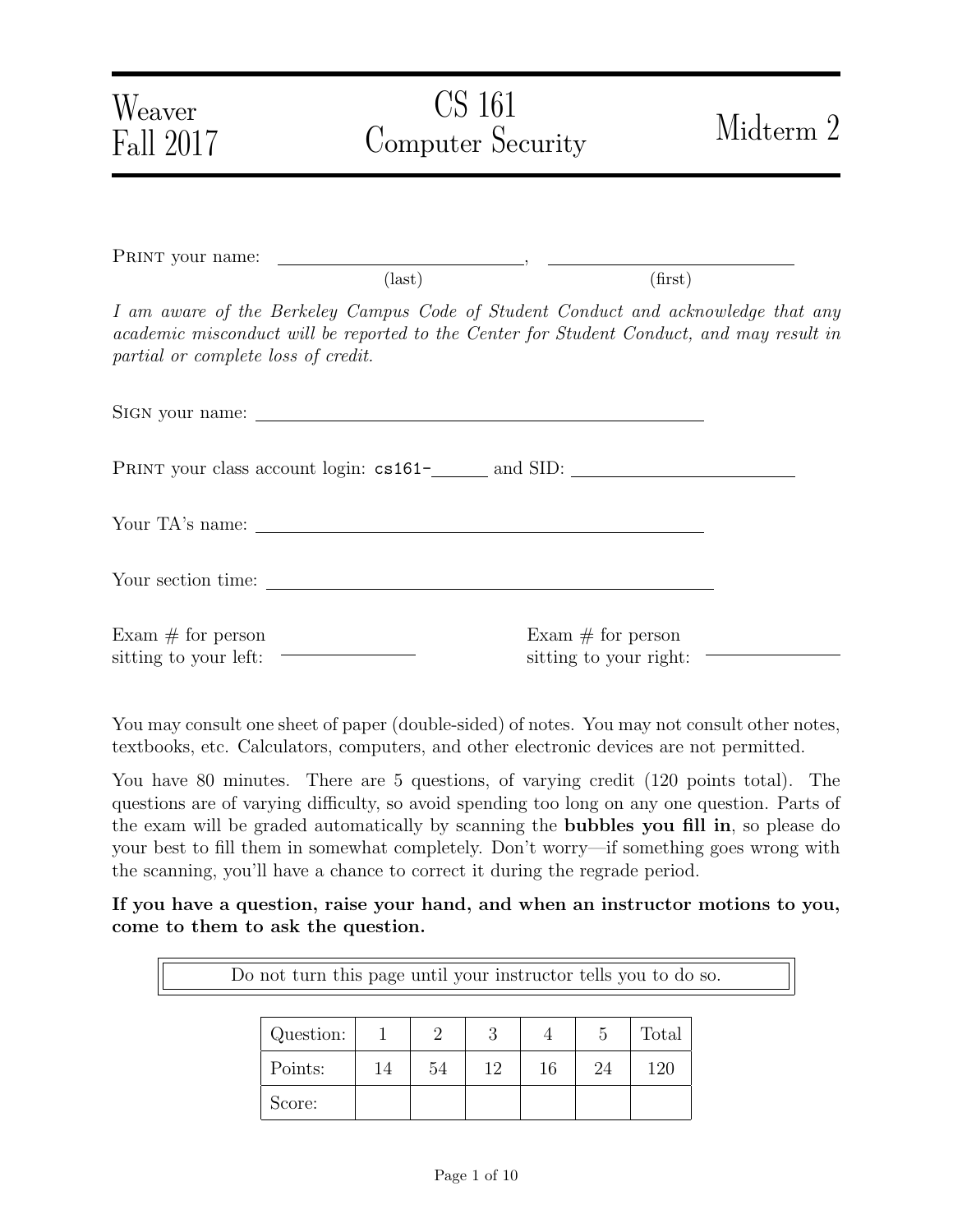#### Problem 1 True/False (14 points)

- (a) (2 points) True/False: The origin policy for cookie access is different from the origin for JavaScript.
- (b) (2 points) True/False: An on-path attacker can disrupt any TCP connection the attacker can see.
- (c) (2 points) True/False: Without additional cryptographic authentication, conventional DNS is vulnerable to an on-path attacker.
- (d) (2 points) True/False: Both ARP and DHCP can be spoofed by an attacker connected to the same WiFi network as the victim.
- (e) (2 points) True/False: Along with randomizing the source port and the identifier field, randomizing the destination port will further increase the entropy in preventing Kaminsky Attacks.
- (f) (2 points) True/False: Replacing a small set of input characters is generally sufficient to prevent CSRF attacks.
- (g) (2 points) True/False: "SYN cookies" can work if the ACK is the first 4 bytes of  $SHA256(SIP||SPORT||SEQ)$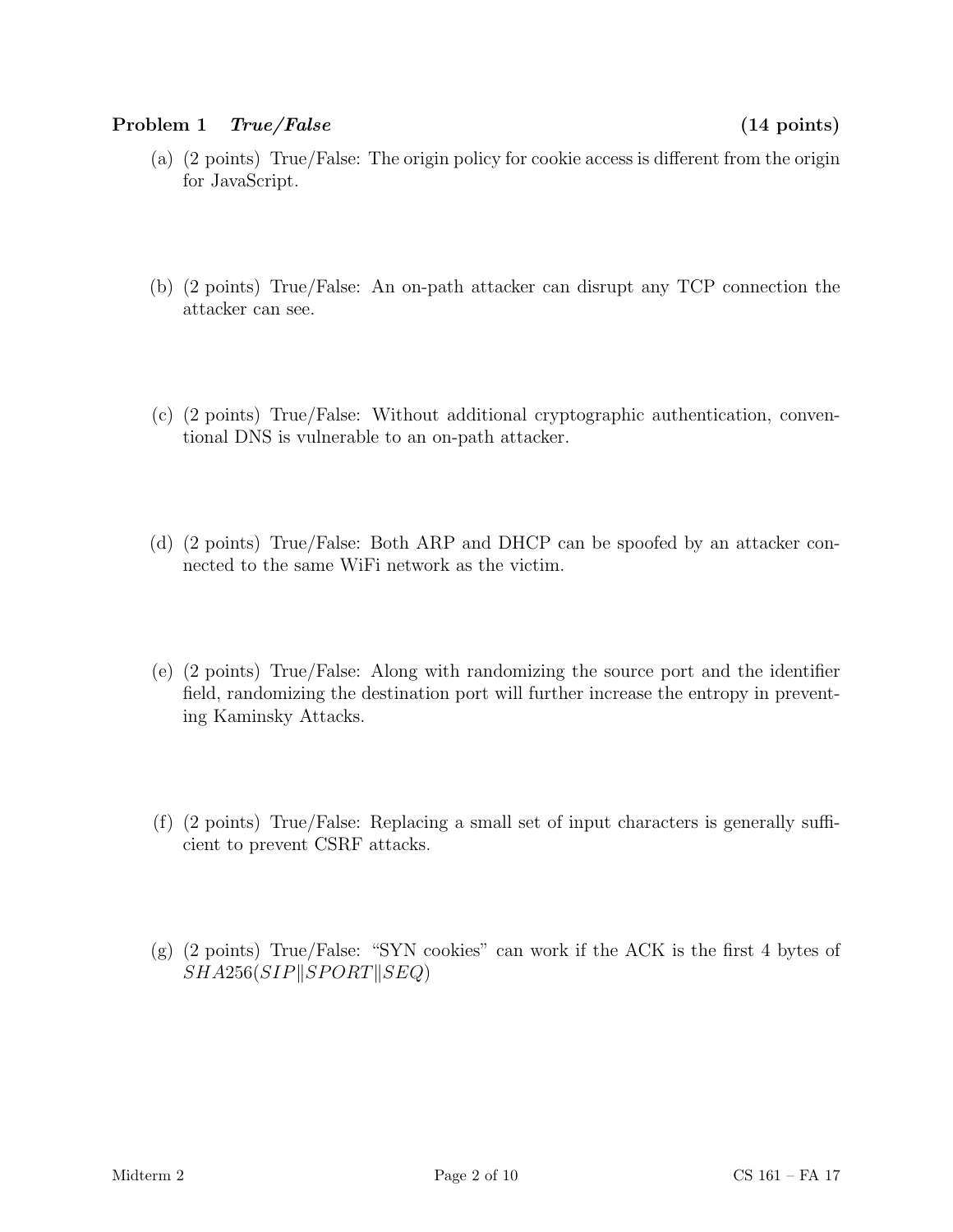### Problem 2 *Keep Your Answers Short and Tweet* (54 points)

In all these questions please keep your answers short. If you can't fit it in roughly a tweet, you are probably writing too much.

(a) (4 points) Consider the following code snippet:

```
stmt = connection.prepareStatement("SELECT * FROM users
 WHERE USERNAME = ? AND ROOM = ?");
stmt.setString(1, username);
stmt.setInt(2, roomNumber);
stmt.executeQuery();
```
What type of attack does this type of coding defend against?

- (b) (4 points) A CA commonly validates certificates by checking whether the person requesting can add a piece of data onto the domain's web page. Does a CA's DNS server need to resist the Kaminsky attack?
- (c) (4 points) In the name "robert'; drop table students  $-$ ", what is the purpose of the '?
- (d) (4 points) In the name "robert'; drop table students  $-$ ", what is the purpose of the --?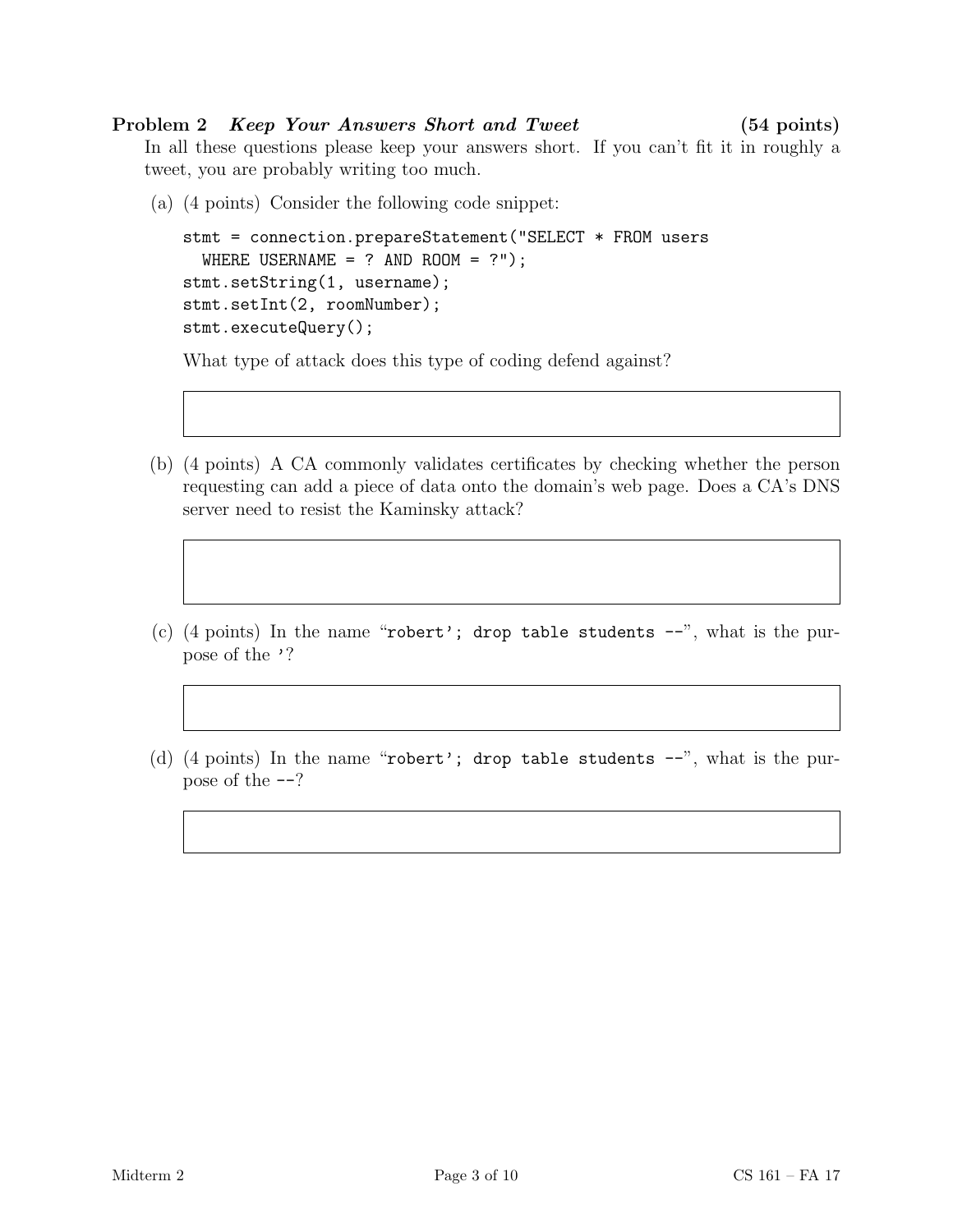- (e) (6 points) A page foo.berkeley.edu displays the value of the cookie "NAME" on the page https://foo.berkeley.edu/xss without any protection. You control the website bar.berkeley.edu. What is the domain, path, and flags you should set so only that page receives your value of name?
- (f) (4 points) foo.berkeley.edu wants to mitigate such cookie-based XSS attacks from other berkeley.edu sites. Why can't foo, without examining the content of the cookies themselves, distinguish between cookies set by foo and malicious cookies set by bar?
- (g) (4 points) foo.berkeley.edu wants to prevent clickjacking, but at the same time wants any other site to be able to embed foo. Why can't they prevent clickjacking?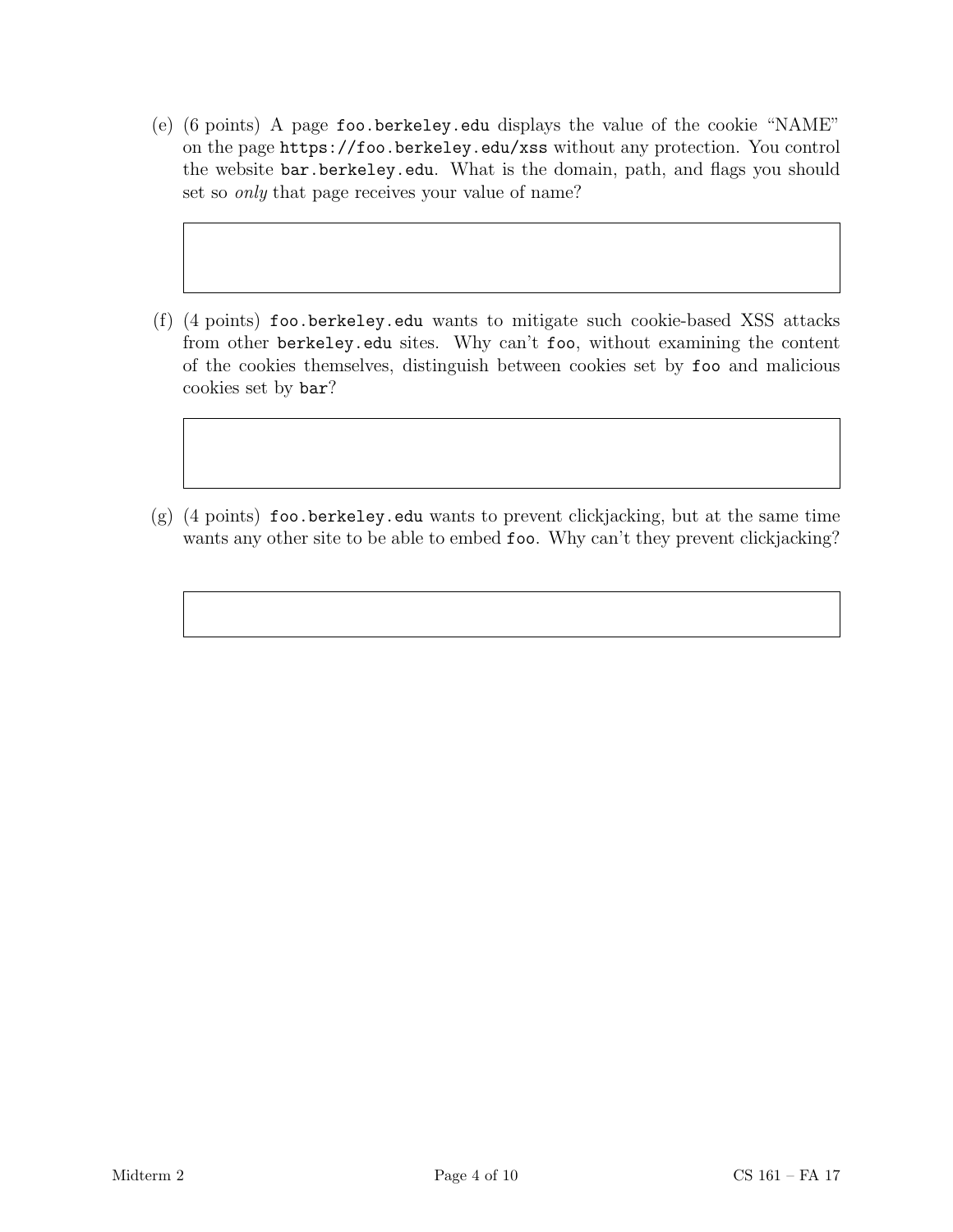- (h) (4 points) Why can't TLS protect against an on-path attacker who only wants to terminate connections?
- (i) (4 points) Why can't TLS protect against a censor who wants to block specific websites?
- (j) (4 points) Why can't TLS protect against XSS attacks?
- (k) (4 points) What vulnerabilities can occur if a site renders part of the URL into the resulting web page?
- (l) (4 points) Why could a user site user.github.com steal a visitor's login cookies to github.com?
- (m) (4 points) Why can't a user site user.github.io steal a visitor's login cookies to github.com?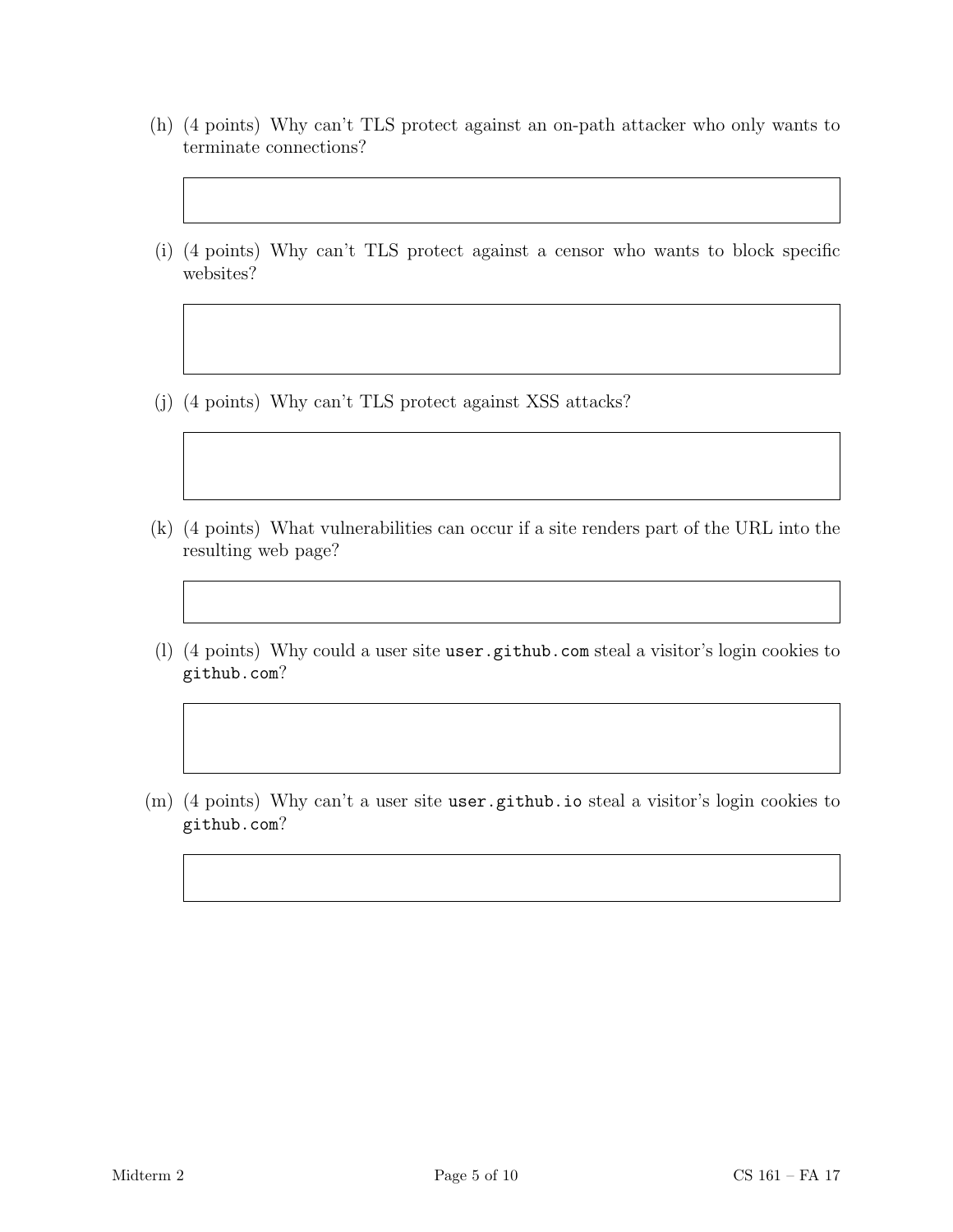# Problem 3 The Internet of Shit (12 points)

A typical "Internet of Things" device has a webserver which people in the local network can use to manage it, reachable through http://iosdevice.local/. Of course this device, like most such devices, is horribly insecure, complete with a default username ("admin") and password ("secret") and has no other defenses against SQL injection, XSS attacks, CSRF attacks, etc. The URL encoding for ' is  $\%27$  : is  $\%3A$ , < is  $\%3C$ ,  $>$  is %3F, space is %20 and / is %2F.

Lets consider some different ways of attacking it...

As an attacker, we can get a potential victim to visit our web page.

- (a) (4 points) The login page is http://iosdevice.local/login?user={USER}&password={PASSWORD}. What "image" can we include on our page to ensure that a user who hasn't changed the password will be logged into the device?
- (b) (4 points) The following page http://iosdevice.local/info?status={QUESTION} includes the contents of status unescaped in the page. What iframe can we include on our page so that the script http://evil.com/script.js is run in the context of isodevice?
- (c) (4 points) The following page http://iosdevice.local/update?status={STRING} contains an unprotected SQL request. If the attacker deletes the table security all security will be lost. What image can we include on our page to delete this table?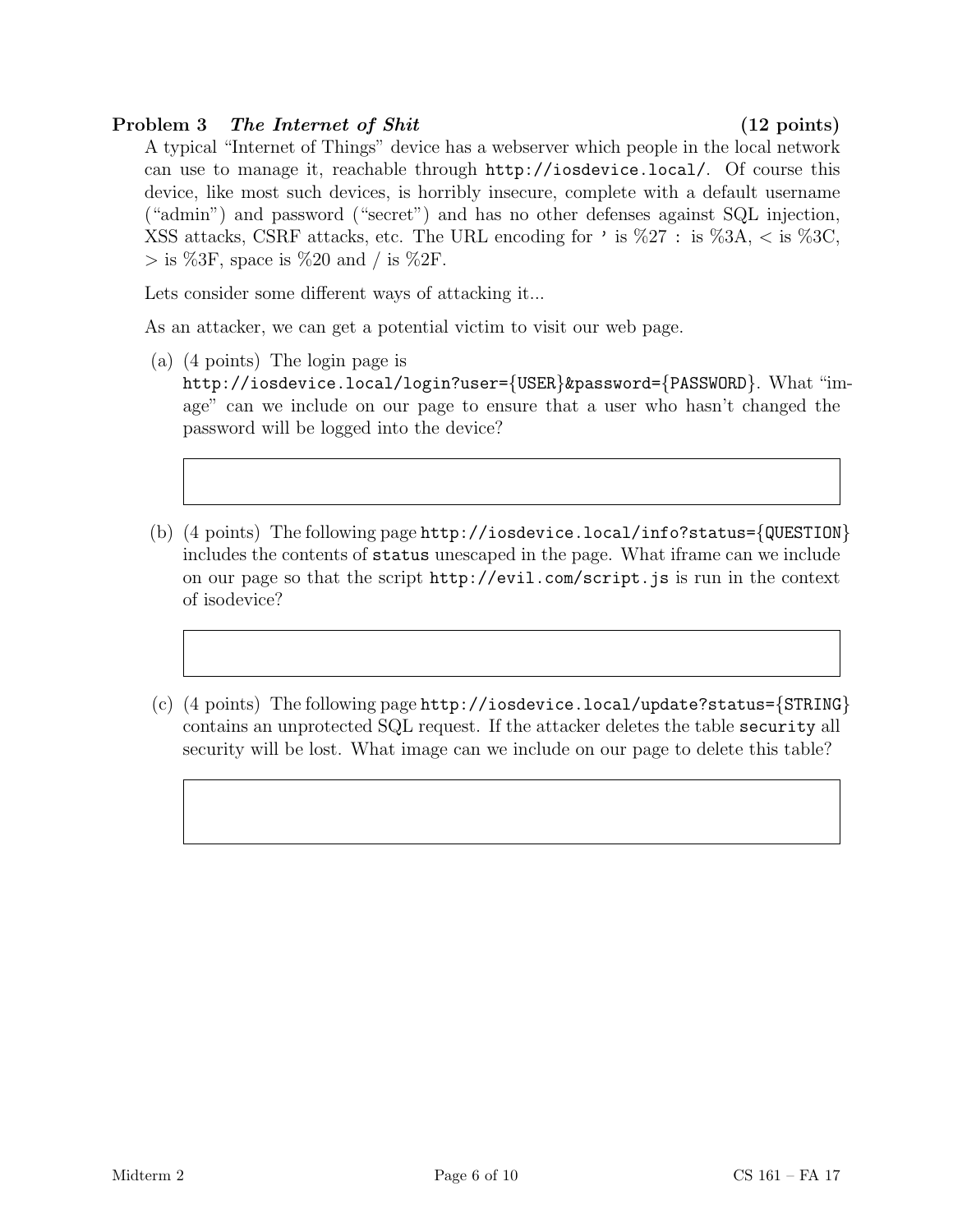### Problem 4 TLS (16 points)

An attacker is trying to attack the company WoSlime and its users. Assume that users always visit WoSlime's website with an HTTPS connection, using RSA and AES encryption. (You may assume that WoSlime does not use certificate pinning) For each of the following attack scenarios, select all of the options that an attacker could achieve in that attack scenario.

(a) (4 points) If the attacker obtains a copy of WoSlime's private key, the attacker could:

Impersonate the WoSlime web site to a user

Measure the amount of traffic sent & received in a recorded connection between a user and WoSlime's website.

Discover the plaintext of data sent during a recorded connection between a user and WoSlime's website. Inject content into a newly established connection between the user and Company's website that the attacker can observe as an on-path attacker.

Inject content into an established connection between the user and Company's website that the attacker can not observe as an on-path attacker.

(b) (4 points) If the attacker obtains a copy of WoSlime's certificate, the attacker could:

Impersonate the WoSlime web site to a user

Measure the amount of traffic sent & received in a recorded connection between a user and WoSlime's website.

Discover the plaintext of data sent during a recorded connection between a user and WoSlime's website.

Inject content into a newly established connection between the user and Company's website that the attacker can observe as an on-path attacker.

Inject content into an established connection between the user and Company's website that the attacker can not observe as an on-path attacker.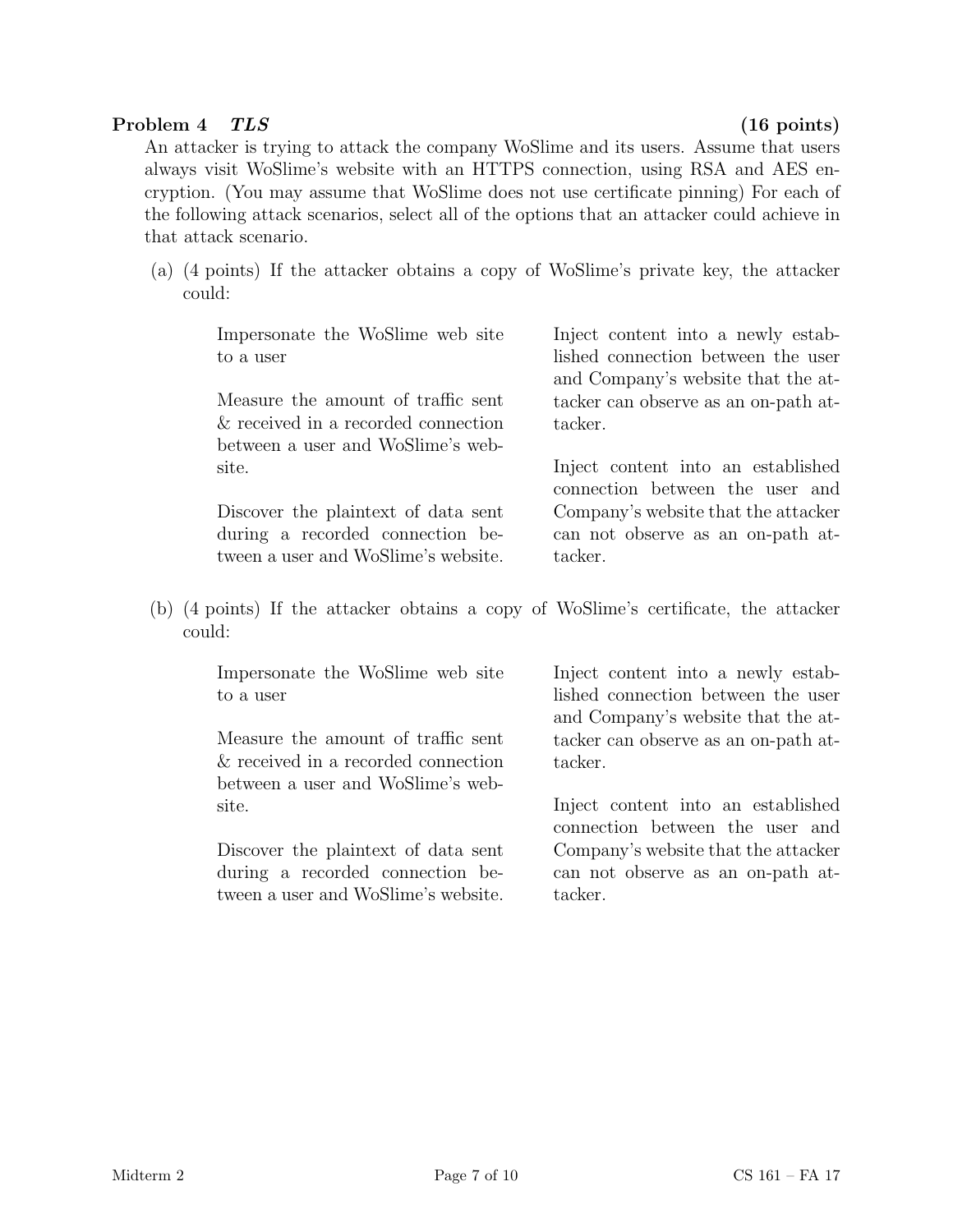(c) (4 points) If the attacker obtains a copy of a trusted CA's private key, the attacker could:

Impersonate the WoSlime web site to a user

Measure the amount of traffic sent & received in a recorded connection between a user and WoSlime's website.

Discover the plaintext of data sent during a recorded connection between a user and WoSlime's website. Inject content into a newly established connection between the user and Company's website that the attacker can observe as an on-path attacker.

Inject content into an established connection between the user and Company's website that the attacker can not observe as an on-path attacker.

(d) (4 points) If the attacker obtains a copy of a trusted CA's certificate, the attacker could:

Impersonate the WoSlime web site to a user

Measure the amount of traffic sent & received in a recorded connection between a user and WoSlime's website.

Discover the plaintext of data sent during a recorded connection between a user and WoSlime's website. Inject content into a newly established connection between the user and Company's website that the attacker can observe as an on-path attacker.

Inject content into an established connection between the user and Company's website that the attacker can not observe as an on-path attacker.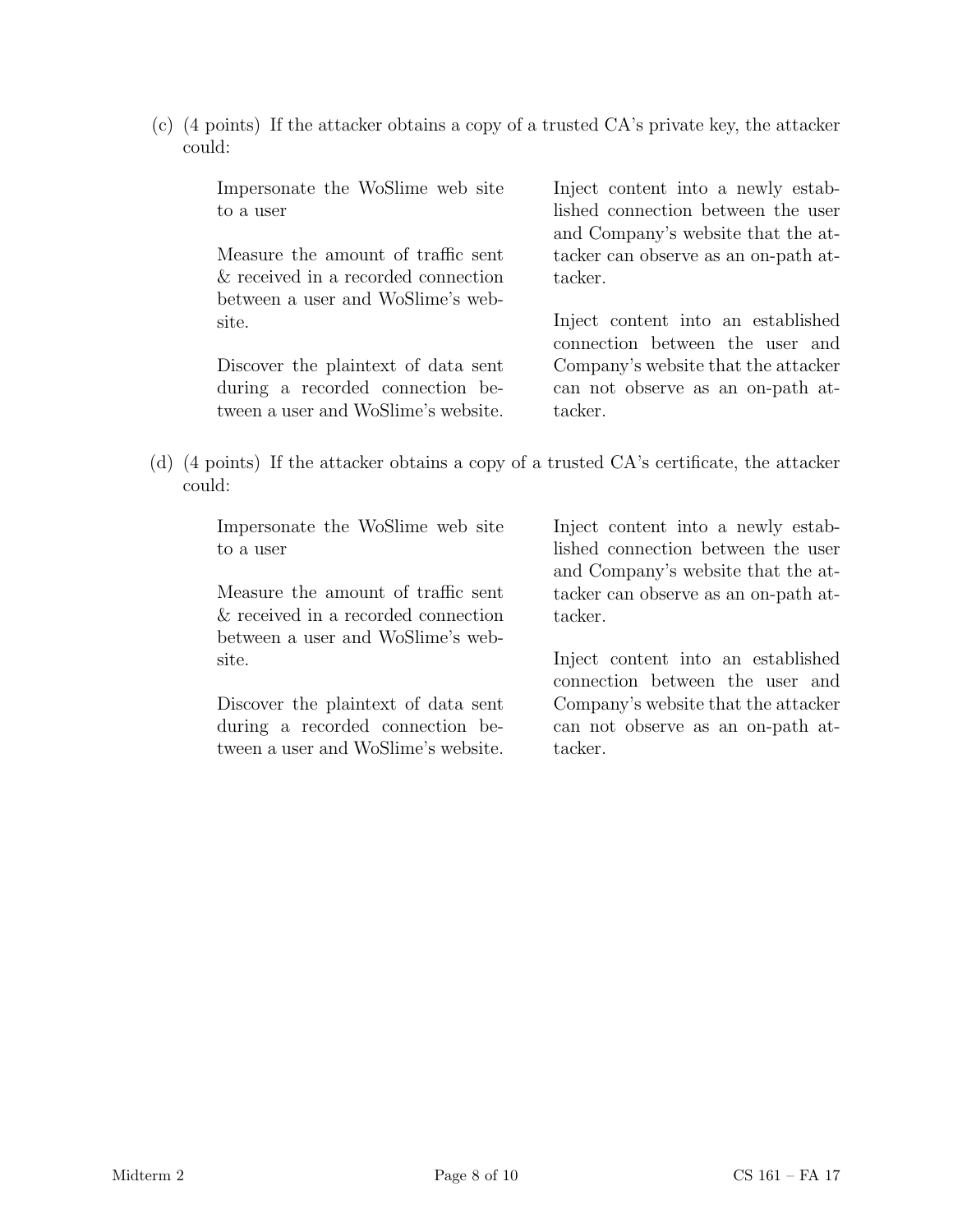# Problem 5 WPA3-PSK (24 points)

Outis made a horrible, horrible mistake<sup>[1](#page-8-0)</sup>. In his general helpfulness, he volunteered to assist the IEEE in developing the WPA3-PSK standard. And now he has to evaluate alternative handshake schemes proposed to "securely" generate a key in the presence of rogue clients, rogue access points, and passive eavesdroppers.

As a reminder, a (slightly simplified) WPA2-PSK standard creates a PSK (Pre-Shared Key) as  $PBKDF(pw, network - name)$ . Then when handshaking the Access point selects a random value ANonce, broadcasting it to the client. The client then creates a random SNonce, calculates the keys as  $H(ANonce||SNonce||PSK)$ , and sends back SNonce and  $MIC(SNone)$  (really a MAC but they name it differently). Since the only thing secret is the PSK, someone witnessing this handshake can attempt an off-line brute-force attack to find the password.

The first scheme Outis needs to evaluate, WPA3-DH, modifies this handshake using 3072-bit Diffie/Hellman. The protocol defines a P and q. The AP instead of ANonce selects a random a and sends  $g^a$  mod P. The client selects a random b and calculates the keys as  $H(g^{ab}modP||PSK)$ . The client returns  $g^bmodP$  and  $MIC(g^bmodP)$ .

- (a) (4 points) Does WPA3-DH prevent a passive eavesdropper from doing an offline brute force attack on the password? Why or why not? (A tweet-length answer please)
- (b) (4 points) Does WPA3-DH prevent a passive eavesdropper who knows the password from decrypting connections? Why or why not? (A tweet-length answer please)
- (c) (4 points) Does WPA3-DH prevent a fake access point from gathering enough information to attempt an offline brute force attack? Why or why not? (A tweet-length answer please)

<span id="page-8-0"></span><sup>1</sup>Having worked with standards committees himself, Nick could have warned Outis that this is thankless tasks that will make your eyes bleed and end in frustration as the "standard" becomes the worst combination of all proposals